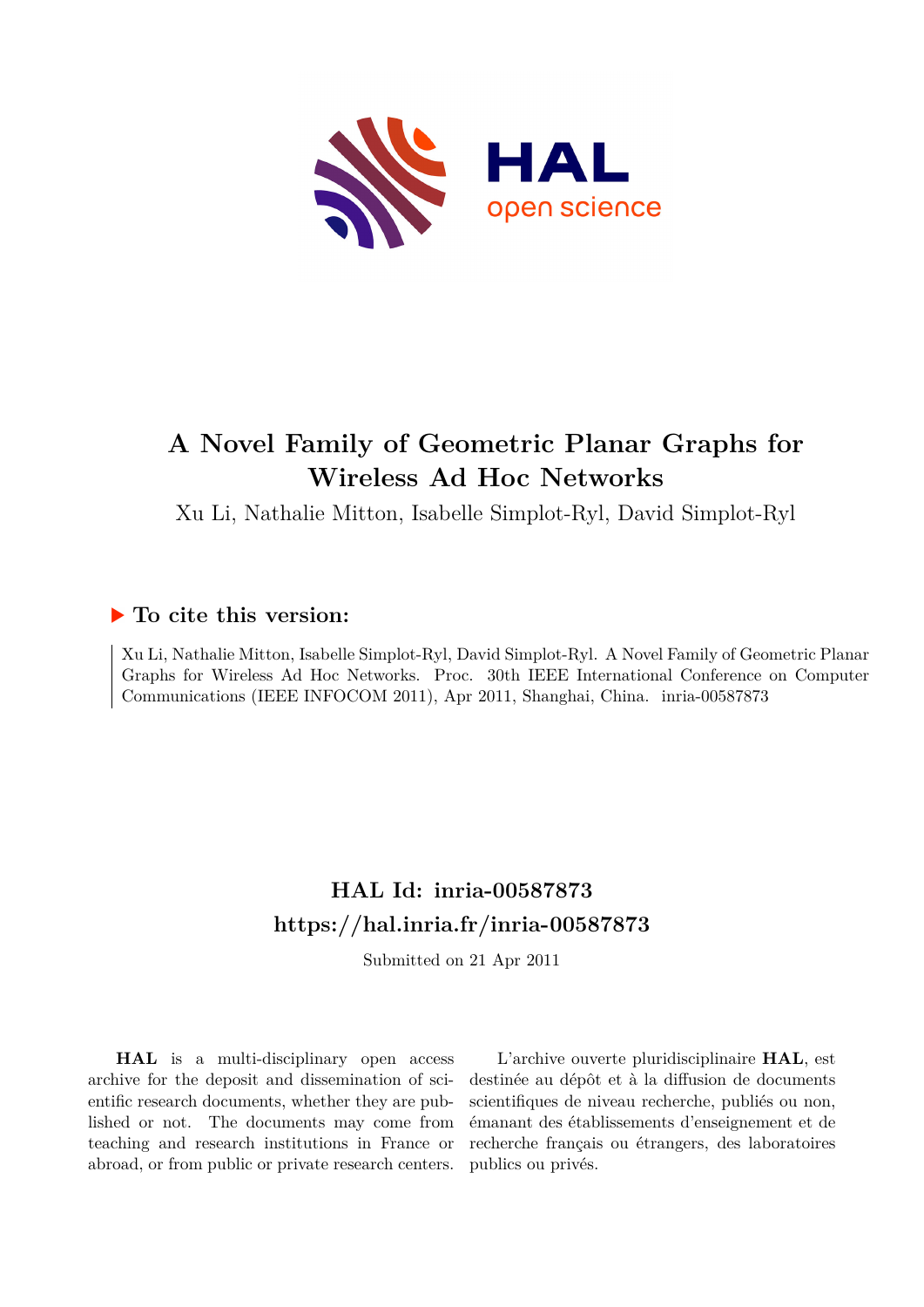# A Novel Family of Geometric Planar Graphs for Wireless Ad Hoc Networks

Xu Li†‡, Nathalie Mitton† , Isabelle Simplot-Ryl† , and David Simplot-Ryl† † INRIA/CNRS/Univ. Lille 1, France, {firstname.lastname}@inria.fr ‡ ECE, University of Waterloo, Canada

*Abstract***—We propose a radically new family of geometric graphs,** *i.e.***,** *Hypocomb***,** *Reduced Hypocomb* **and** *Local Hypocomb***. The first two are extracted from a complete graph; the last is extracted from a Unit Disk Graph (UDG). We analytically study their properties including connectivity, planarity and degree bound. All these graphs are connected (provided the original graph is connected) planar. Hypocomb has unbounded degree while Reduced Hypocomb and Local Hypocomb have maximum degree** 6 **and** 8**, respectively. To our knowledge, Local Hypocomb is the first strictly-localized, degree-bounded planar graph computed using merely** 1**-hop neighbor position information. We present a construction algorithm for these graphs and analyze its time complexity. Hypocomb family graphs are promising for wireless ad hoc networking. We report our numerical results on their average degree and their impact on FACE routing [2]. We discuss their potential applications and some open problems.**

#### I. INTRODUCTION

A planar graph is a sparse graph where edges intersect only at their end vertices. It has been widely adopted in different domains to solve various problems, *e.g.*, circuit layout design on computer chips, image segmentation in computer vision, facility layout design in operations research, just to mention a few. In these applications, the position of all vertices is known, and edges can be added between any two vertices. Planarization is equivalent to an edge removal process on a complete graph with connectivity preservation. In some other cases, edge addition is subject to distance constraint, bringing about the problem of planarization on a Unit Disk Graph (UDG). In the sequel, we always assume connected UDG, and two intersecting (or crossover) edges imply that the two edges intersect, but not at their end vertices.

Define the unit circle  $C_{\gamma}(a)$  of a vertex a as the circle of radius equal to a unit distance  $\gamma$  and centered at a. The unit disk  $D_{\gamma}(a)$  of a is the area enclosed by  $C_{\gamma}(a)$ . In UDG, there is an edge between two vertices  $a$  and  $b$  and they are said 'adjacent to' or 'neighboring' each other if and only if  $b \in D_{\gamma}(a)$  (equivalently,  $a \in D_{\gamma}(b)$ ). We denote by  $V_{NBR}(a)$ the closed neighborhood (neighbor set) of  $a$  (including  $a$ ) and by  $V_{NBR}(a, b)$  the closed common neighborhood of a and b.

Wireless ad hoc networks (*e.g.*, sensor networks) where nodes have the same maximum transmission range  $\gamma$  (unit distance) are commonly modeled as UDG. In such networks, each node is static and assumed to know its own geographic position by attached GPS device or some other means. Two nodes are neighbors (*i.e.*, have an edge in between) if and only if they are within each other's transmission range (*i.e.*, unit disk). Periodic 'hello' message is a basic ad hoc networking

technique for neighborhood discovery [6]. By this technique, each node is able to gather the location information of all neighboring nodes. In the past decade, several well-known position-based ad hoc routing protocols [4] were proposed. They all rely on planar network topology for guaranteeing packet delivery. In general, UDG is not planar. A planar subgraph has to be extracted through a planarization procedure.

In wireless networks, nodes share the communication media and have limited channel capacity. The main communication cost is therefore message transmissions. To minimize the control overhead on the network, graph planarization ought to be carried out in a distributed fashion without resorting to any global knowledge and with a minimal total number of message transmissions per wireless node. Ideally, it involves no message transmission in addition to the built-in 'hello' message. Packets have constant size at MAC layer. Transmission of a long message requires message fragmentation and leads to increased number of transmissions. Long message consumes more transmission power than short message, are more likely to cause error and should be avoided. Thus as an additional requirement, no modification should be made to the default 'hello' message (normally containing constant-sized information such as sender position) during planarization. In summary, graph planarization in wireless ad hoc networks is expected to be a *strictly localized* procedure, where each node makes consistent planarization decision independently using 1*-hop* neighborhood information only.

There are a few strictly localized planar graphs such as GG, RNG [7] and PDel [16] and a few non-strictly localized planar graphs such as LMST [15] and LDel [5], [13]. The *degree*  $\Delta(G)$  of a graph G is the maximum node degree in the graph. It is often desirable that  $\Delta(G)$  is small and bounded above by a constant. In wireless communications, a small node degree reduces the contention and interference and helps to mitigate the hidden and exposed terminal problems at MAC layer. In bluetooth scatternets, each node is required to have maximum degree 7. All the above local planar graphs but LMST have unbounded degree in nature, while LMST construction is not strictly localized (requires 2-hop information). Li et al. [12] modified RNG construction such that the degree is limited to a small constant. However, the modification requires each vertex to be associated a unique identifier (ID), which does not necessarily exist in, *e.g.*, sensor networks. Li et al. [16] showed that degree can be limited to a constant with connectivity and planarity preservation by applying Yao structure [19].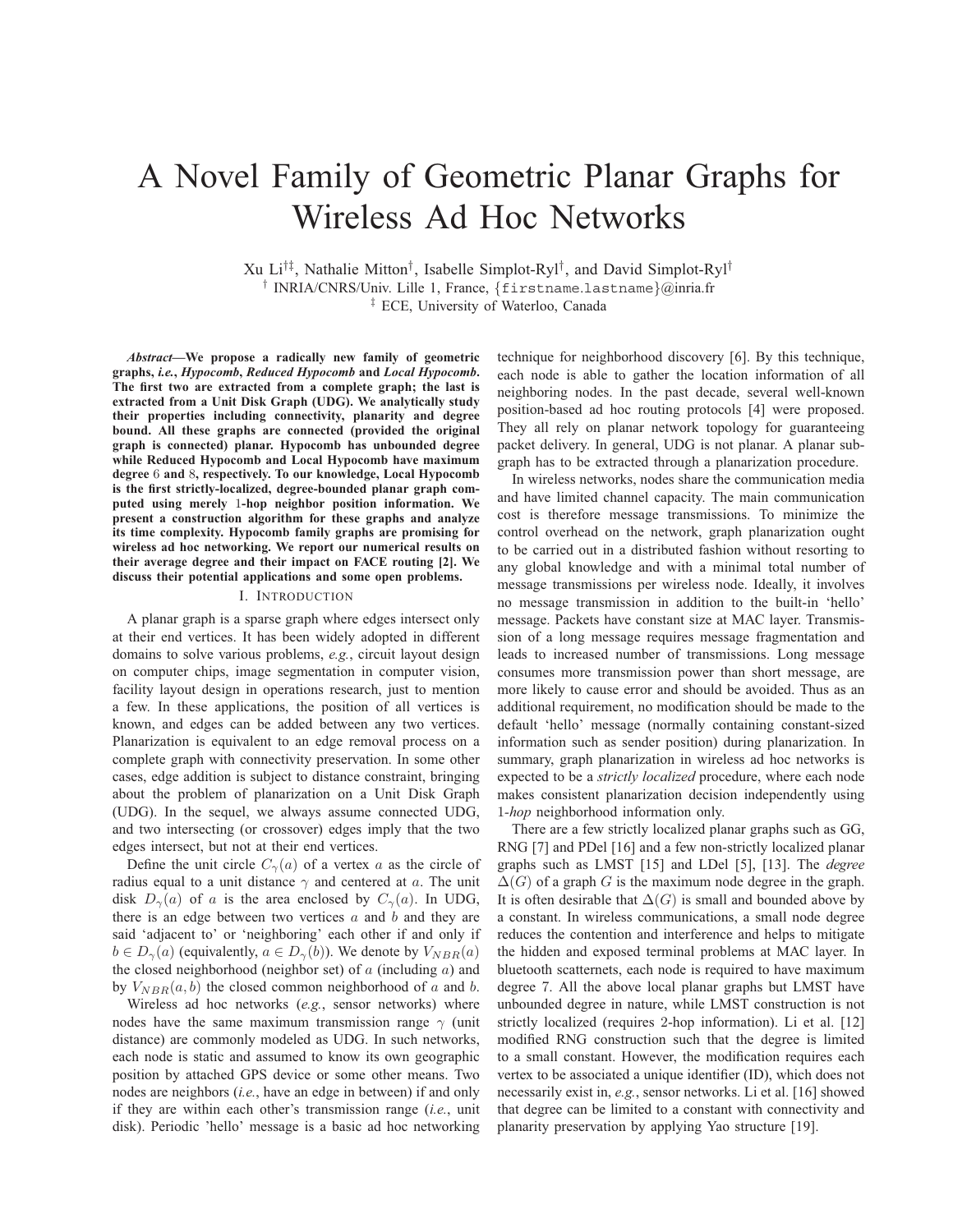In this paper, we propose a radically new family of geometric planar graphs, completely different from any known graph, and focus on their theoretical properties. We first introduce *Hypocomb (Hypotenuse-comb)*, which is the 'dual' (an abused use of term duality) of a truncated mesh [11] referred to as *Besh (Blocked-mesh)*. Given a set of vertices in the Euclidean plane, Besh is constructed by drawing rays synchronously from each vertex in four directions and allowing distancebased blocking when they meet each other. Hypocomb is obtained by linking vertices that have a ray-blocking relation in Besh. We prove that Hypocomb is connected planar with unbounded degree. Then we propose to reduce its degree to 6 by applying constrained edge creation rule, without jeopardizing its connectivity and planarity: link two vertices if and only if they have a mutual ray-blocking relation. The resultant Hypocomb is called *Reduced Hypocomb*. After that, we present *Local Hypocomb* on the basis of UDG. It is constructed in a strictly localized manner, by removing any UDG edge that does not belong to the Reduced Hypocomb of the closed common neighborhood of its end vertices. We prove that Local Hypocomb remains connected planar and has slightly larger degree 8. Local Hypocomb is the first strictlylocalized, degree-bounded planar graph computable using 1 hop neighbor position information only. It may serve as alternative graph in geographic routing for providing delivery guarantee in wireless ad hoc networks. We present, along with complexity analysis, a construction algorithm for Hypocomb family graphs. Through simulation we study their average degree and their impact on the well-know FACE routing protocol [2], in comparison with widely-adopted *Delaunay triangulation* and *Gabriel Graph*. Simulation results imply that Local Hypocomb is superior to Gabriel Graph. We indicate that Hypocomb and Reduced Hypocomb may be built in a localized way among actor nodes in emerging wireless sensor and actor networks and provide a generic solution to the challenging actor-actor coordination problem.

The rest of this paper is organized as follows. We review existing local planar graphs in Sec. II. We propose and analyze Hypocomb family graphs in Sec. III - V, along with numeric results being reported in Sec. VI. We conclude the paper by describing some of their potential applications and open problems for future research in Sec. VII.

#### II. RELATED WORK

There is only a few localized planar graphs in the literature. Given a vertex set  $V$  in the Euclidean plane, in the following we will briefly introduce how to construct these graphs. The containment relations among these graphs are given below.

$$
MST \subseteq \quad \frac{LMST}{RNG'} \subseteq RNG \subseteq GG \subseteq \quad \frac{PDel \subseteq Del}{LDel}
$$

A *Minimum Spanning Tree* (MST) is a subgraph connecting all the vertices with weighted edges that lead to minimum total weight. If edges are weighted by the Euclidean distance of their end vertices (as in our context here), it is called Euclidean MST, and it has degree bounded above by 6 [17]. In general, V may have many MST unless each edge has a

unique weight. MST can not be computed locally, *i.e.*, each node can not determine which edges are in MST by purely using the information of the nodes within some constant hops [12]. MST is not spanner, *i.e.*, having no constant spanning ratio. The *spanning ratio* of a graph is the maximum ratio of the Euclidean length of the shortest path connecting two arbitrary vertices and their direct Euclidean distance.

A *Local MST* (LMST) [9] is a connected subgraph of UDG, constructed locally using 2-hop neighborhood information as follows: at each vertex  $u$ , compute the MST of the sub-graph of  $V_{NBR}(u)$ ; add incident edge uw to LMST if and only if the edge is in both  $MST(V_{NBR}(u))$  and  $MST(V_{NBR}(w))$ . LMST contains MST as subgraph and has the same degree bound 6. In [15], it is proved that LMST is also planar, and the notion is extended to  $k$ -Local MST (LMST<sub>k</sub>) with  $k$ -hop neighborhood information being used. LMST is not spanner.

*Gabriel Graph* (GG) is built by connecting any two vertices u and w if and only if the closed disk  $disk(u, w)$  with uw as diameter contains no other vertex from V, while *Relative Neighborhood Graph* (RNG) is built by connecting u and w if and only if the interior of their lune  $lune(u, w)$  (*i.e.*, the intersection of the two circles of radius  $|uw|$  centered at  $u$  and  $w$ ) contains no other vertex. Both GG and RNG are connected planar if the original graph is UDG. Each of them can be constructed strictly locally by each vertex checking the construction condition for its neighbors only. GG and RNG are so-called proximity graphs [7]. Neither of them has constant bounded spanning ratio or bounded degree. A study of their spanning ratio was presented in [1].

Assuming each vertex is associated with a unique ID, a modified RNG, called RNG', was proposed in [12]. RNG' contains all edges uw such that the interior of  $lune(u, w)$ contains no vertex, and  $(2)$  there is no vertex v on the boundary of  $lune(u, w)$  such that  $ID(v) < ID(w)$  and  $|vw| < |uw|$ , and (3) there is no vertex v on the boundary of  $lune(u, w)$ such that  $ID(v) < ID(u)$  and  $|vu| < |uw|$ , and (4) there is no vertex v on the boundary of  $lune(u, w)$  such that  $ID(v) < ID(u)$ ,  $ID(v) < ID(w)$ , and  $|vu| = |uw|$ . RNG' is a subgraph of RNG. It is proved that RNG' has maximum degree 6 and contains MST as subgraph.

A *Delaunay triangulation* (Del) is built by connecting any two vertices  $u, w \in V$  if and only if the circumcircle of the triangle defined by u, w and any other vertex  $v \in V$  is empty. Given  $V$ , there may be more than one Delaunay triangulation, but only if V contains four or more co-circular vertices. Del has constant spanning ratio [8]. Del can not be constructed locally, because it may contain arbitrary long edges.

A connected planar was proposed for UDG on the basis of Del and under the assumption of no four co-circular vertices in [16]. The graph is a subset of Del and thus named *Partial Delaunay triangulation* (PDel). It contains only a few more edges than GG. To construct PDel, each node  $u$  for each  $w \in V_{NBR}(u)$  checks the following conditions: (1)  $disk(u, w)$ is empty (*i.e.*, uw belongs to GG); (2)  $disk(u, w)$  contains vertices only on one side of  $uw$ , with x being one of those vertices that maximizes ∠uxw in triangle ∆uxw such that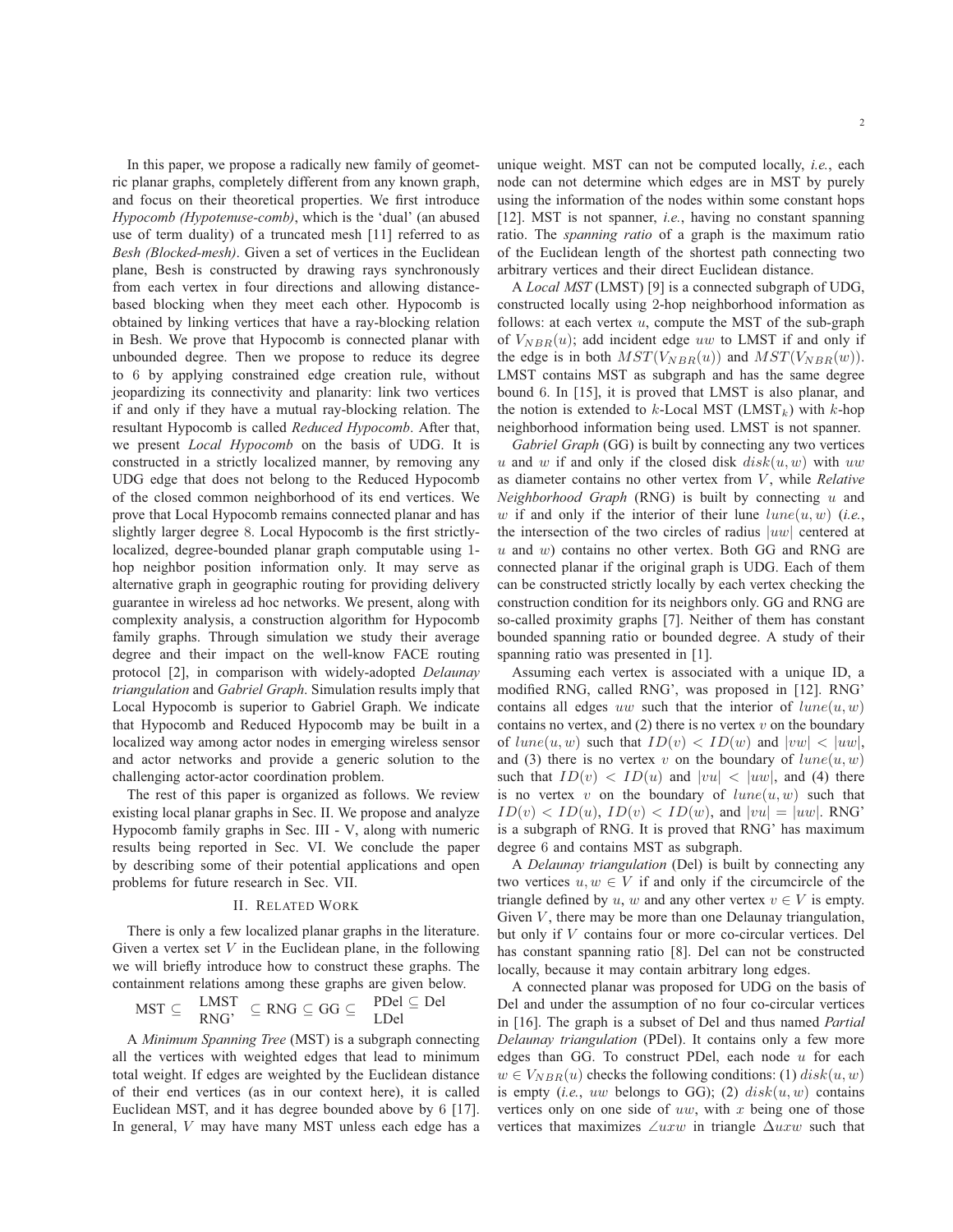

Fig. 1. Illustrations for Besh and Hypocomb

 $\angle uxw + \angle uyw < \pi$ , where  $\angle uyw$  is in triangle  $\Delta uyw$  and maximum with y being from a subset of vertices (referred to as search set) on the other side of uw. The search set can be defined either as the set of common neighbors of  $u$  and  $w$  (1-hop knowledge suffices for planarization in this case) or as the 2-hop neighbor set of  $u$ . If any of these two conditions holds, edge uw is added to PDel. PDel has unbounded degree. Its degree is limited to 7 after Yao structure [19] is applied. PDel has no constant bounded spanning ratio.

Another Del-based connected planar graph, called *Localized Delaunay triangulation* (LDel), was proposed for UDG independently, in [5] and [13]. As PDel, it contains GG as subgraph; unlike PDel, it has good spanning ratio. The planarization process works as follows:  $\forall u \in V$ , compute  $Del(V_{NBR}(u))$ ;  $\forall w \in V_{NBR}(u)$ , uw is added to LDel if  $uw \in Del(V_{NBR}(u))$  and  $\frac{1}{H}v \in V_{NBR}(u)$  such that  $u, w \in V_{NBR}(v)$  and  $uw \notin Del(V_{NBR}(v))$ . Construction of LDel obviously requires 2-hop neighborhood information. LDel has unbounded degree. In [18], the degree of LDel is limited to  $19 + 2\pi/\alpha$ , where  $0 < \alpha \leq \pi/3$ , by applying Yao [19] structure, without scarifying its spanning property. Note that Yao graph itself does not guarantee planarity.

#### III. HYPOCOMB

Given as creating points a vertex set  $V$  in the Euclidean plane, we show how to build a novel connected planar graph, named *Hypocomb*, by adding edges between them. This is equivalent to removing edges from a complete graph of V . For ease of understanding, we divide our graph planarization process into two steps and present them separately.

For all  $a, b \in V$  and  $a \neq b$ , they are said *collinear* if they have the same X or Y coordinate. Define *north* (*south*) as the positive (resp., negative) direction of the Y axis, and *east* (*west*) as the positive (resp., negative) direction of the X axis.  $T = \{north, west, south, east\}$ . For each  $dir \in T$ ,  $\overline{dir}$  is the opposite direction, and  $\overline{dir}$  the set of perpendicular directions. For example, if  $dir = north$ , then  $\overline{dir} = south$  and  $d\hat{i}r = \{west, east\}$ . The border of V is the smallest rectangle containing V and parallel to the two axes.

#### *A. The first step: Besh*

At the first step, we build an auxiliary structure, referred to as *Besh* [11]. We synchronously grow from all  $v \in V$  four rays  $R_v^{north}$ ,  $R_v^{west}$ ,  $R_v^{south}$  and  $R_v^{east}$  with mutual angle of  $\frac{\pi}{2}$ , respectively in the north, west, south and east directions. The growth of these rays is limited by the border of  $V$ . If there

was no further constraint, we would obtain a mesh. However we indeed apply a blocking rule [11] to control ray growth.

*Definition 1 (Blocking rule):*  $\forall a, b \in V, a \neq b$  and  $\forall \text{dir}, \text{dir}' \in T, \text{dir} \neq \text{dir}', \text{ if } R_a^{\text{dir}} \text{ and } R_b^{\text{dir}'} \text{ meet at point } u,$  $R_a^{dir}$  will stop growing only in any of the following cases:

- 1)  $|au| > |bu|$ ;
- 2)  $|au| = |bu|$ ,  $dir' \in \hat{dir}$  and  $dir = north$  or south;
- 3)  $|au| = |bu|$  and  $dir' = \overline{dir}$ .

When this happens, we say 'b blocks  $a$  at  $u$ . In the first two cases (*orthogonal blocking*), it is expressed as  $b \stackrel{u}{\leftarrow} a$  (or,  $R_b^{dir'} \stackrel{\text{'u}}{\nleftrightarrow} R_a^{dir}$ ; in the last case (*collinear blocking*), it is expressed as  $a \leftrightarrow b$  (or,  $R_a^{dir} \leftrightarrow R_b^{dir'}$ ).

Use of the blocking rules causes some rays to stop growing early, before hitting the border of  $V$ , and yields a truncated mesh, which is our so-called *Besh* (standing for *blocked mesh*). The *Besh*, denoted by  $BS(V)$ , is defined by a vertex set and an edge set. The former contains the creating points  $V$  and added *Besh points*, where the blocking rule is engaged; the later contains the edges between the vertices. In  $BS(V)$ , each cell is a rectangle. The creating points (*i.e.*, vertices in V) whose rays define the perimeter of a cell is called the *defining points* of the cell. Each cell obviously has at least two, and at most four, defining points. For a Besh cell, with respect to a given corner vertex (which is either a defining point or a Besh point), the *diagonal defining points* are the defining points that are not collinear with the vertex.

Figure 1(a) shows a Besh structure created using 8 points  $a, b, \ldots, h$ , whose border is marked by a thick rectangle. The solid small dots are Besh points; the thin dashed lines are Besh edges. Besh cell  $bswt$  is defined by a, b and h. For this cell, the diagonal defining points with respect to  $b$  is  $a$  and  $h$ , and that with respect to s is a. Examples of blocking case 2 are  $b \stackrel{u}{\leftarrow} a$ ,  $a \stackrel{t}{\leftarrow} b$  and  $h \stackrel{w}{\leftarrow} a$ . An example of blocking case 3 is  $b \stackrel{s}{\leftrightarrow} c$ . Notice that  $|bs| = |cs| < |ds| = |hs|$ . By the blocking rule, d (similarly, h) can be blocked by all the other three vertices at s. To reduce this ambiguity, we define over the blocking rule the following important prioritized blocking policy, by which only the blocking from b and c is recognized at s in Fig. 1(a).

*Definition* 2 (Prioritized blocking):  $\forall a, b, c \in V$  and  $a \neq$  $b \neq c$ , when  $a \stackrel{u}{\leftrightarrow} b$  and  $c \stackrel{u}{\leftrightarrow} b$  are both possible for the same  $u, b$  is considered being blocked by  $c$  rather than  $a$ .

*Definition* 3 (Quadrant): Given a point  $a, \forall \text{dir} \in T$  and  $\forall \text{dir} \in \hat{dir}, R_a^{\text{dir}}$  and  $R_a^{\text{dir}'}$  define a quadrant  $Q_a(\text{dir}, \text{dir}').$ As such, a has four different quadrants.

**Lemma 1:**  $\forall a, b \in V, a \neq b, dir \in T, dir' \in dir, b \in T$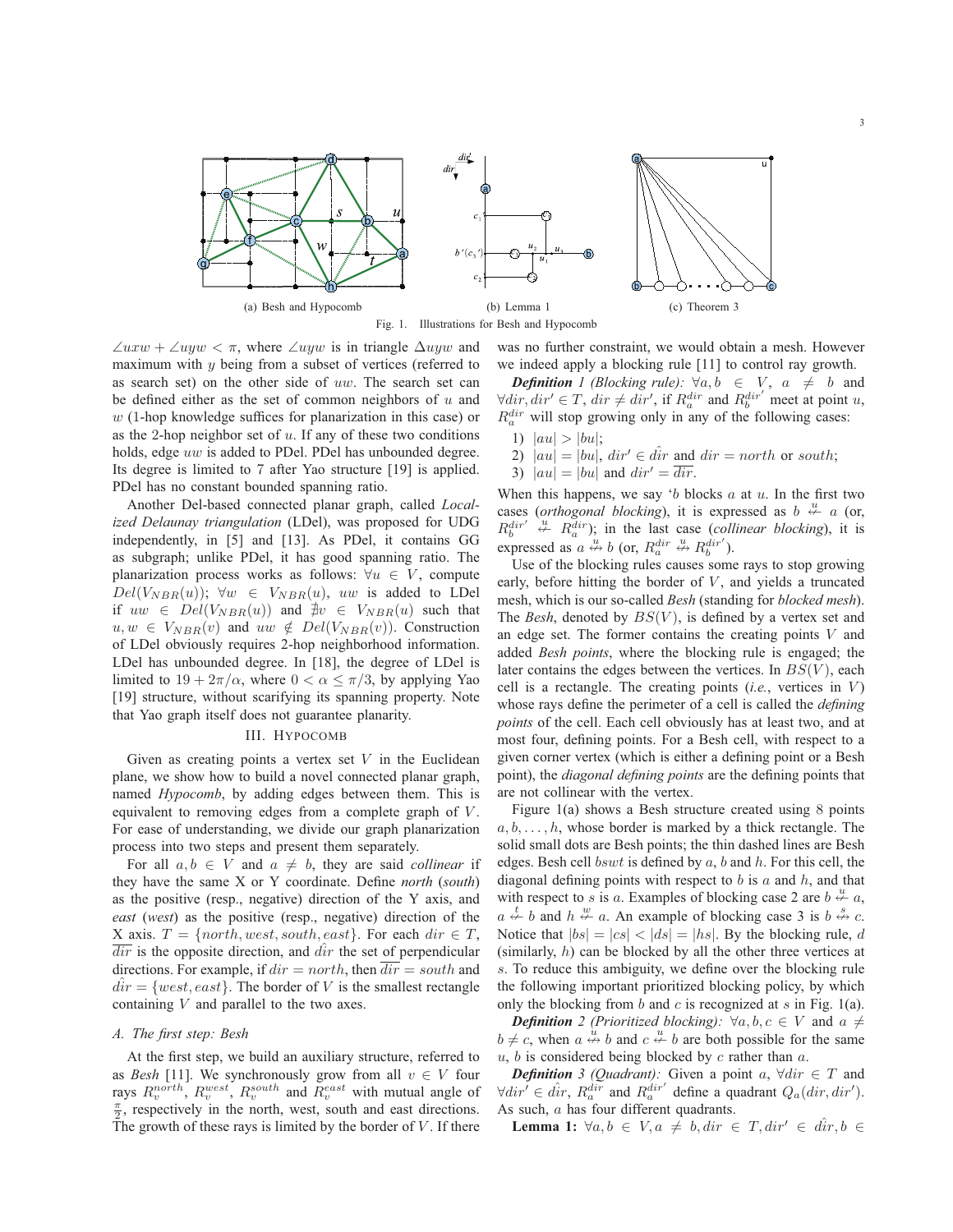$Q_a(dr, dir')$  and  $|bb'| \le |ab'|$  with b' being the projection of b on  $R_a^{dir}$ , if  $\underline{\exists c} \in V$ ,  $c \in Q_a(dr, dir')$  and  $c \neq b$  such that c blocks  $R_b^{\overline{dir'}}$  at u, then  $|cc'| \leq |ac'|$  where c' is the projection of c on  $R_a^{dir}$ .

*Proof:* We prove this lemma by case study with illustrations being given in Fig. 1(b). According to the way that  $c$ blocks  $R_b^{\overline{dir'}}$ , we have three cases to consider.

- 1)  $R_c^{dir} \stackrel{u}{\leftarrow} R_b^{dir}$ : This is the case of  $c = c_1, c' = c'_1$  and  $u = u_1$ . We know  $|bb'| \le |ab'|$  and  $|cu| \le |bu|$ . Then  $|cc'| = |bb'| - |bu| \le |ab'| - |cu| = |ac'|.$
- 2)  $R_c^{\overline{dir}} \overset{u}{\nleftrightarrow} R_b^{\overline{dir'}}$ : This is the case of  $c = c_2, c' = c'_2$  and  $u = u_2$ . We have  $|cc'| = |bb'| - |bu| \le |bb'| \le |ab'| \le |ab'|$  $|ab'| + |b'c'| = |ac'|.$
- 3)  $R_c^{dir'} \stackrel{u}{\leftrightarrow} R_b^{\overline{dir'}}$ : This is the case of  $c = c_3$ ,  $c' = c'_3 = b'$ and  $u = u_3$ .  $|cc'| < |bc'| < |ac'|$ .

Note that  $c'$  is within distance  $|bb'|$  from  $b'$ .

Lemma 1 tells us an important property of the blocking rule: if a node b blocks  $a$  orthogonally at  $u$  in the case that  $a$ and  $b$  are the only vertices in  $V$ , then  $a$  must be blocked by a vertex  $c$  (possibly identical to  $b$ ) orthogonally at  $u'$  within distance  $|bu|$  from  $u$  when  $V$  contains also other vertices. On the basis of this result, we develop a computer algorithm named *Blocking-Detection* to support Besh construction. Given  $a \in V$  and  $dir \in T$ , this algorithm returns the set of vertices (at most 2 by the prioritized blocking policy) that block  $R_a^{dir}$ and the associated Besh point (a single point). If no vertex blocks  $R_a^{dir}$ , it returns an empty set. The pseudo codes are given in Algorithm 1. Functions *First()* and *Second()* return respectively the first and the second element of an input pair. Function *arg()* returns the argument of an input function.

Examine Algorithm 1. In Line 3, we find the vertex  $c$  that is located on  $R_a^{dir}$  and nearest to a in  $O(|V|)$  time. Assume that  $R_a^{dir}$  is not blocked by anybody else. This vertex  $c$  will collinearly block  $R_a^{dir}$  at the mid point d of a and c if  $R_c^{dir}$  is not orthogonally blocked before reaching d. Thus we perform further check on its this blocking potential. In Lines 7 and 8 we compute the sets  $S_1$  and  $S_2$  of vertices (together with the corresponding blocking points) that have the potential to orthogonally block  $R_c^{dir}$ . The computation can be finished in  $O(|V|)$  time. In the light of Lemma 1, we in Line 9 reduce  $S_1$ to  $S'_1$  by removing the vertices that are not able to block  $R_c^{dir}$ before  $d$ , due to being blocked by other vertices in  $S_1$ . The computation time is at most  $O(|V|^2)$ . Lines 10 reduces  $S_2$  to  $S'_2$  in a similar way in  $O(|V|^2)$  time. If the union of  $S'_1$  and  $S'_2$ is empty (namely, no vertex blocks  $R_c^{dir}$  orthogonally), then we can conclude that  $R_c^{dir}$  is able to block  $R_a^{dir}$ . Otherwise,  $R_c^{dir}$  will not block  $R_a^{dir}$ , and  $R_a^{dir}$  will reach the point where  $R_c^{dir}$  is orthogonally blocked by a vertex and be blocked by that same vertex. Hence, the result from Lines 4-13 is a coarse upper bound of the length of  $R_a^{dir}$  in Besh, stored in variable  $dist.$  It is infinity in the case that  $c$  does not exist (without considering the constraint from the border of  $V$ ).

The upper bound *dist* is derived under the assumption that  $R_a^{dir}$  is not blocked by anybody else. In the latter half of the algorithm, we remove this assumption. Lines 15 and 16 **Require:**  $a \in V$  and  $dir \in T$ 

- 1: dist :=  $\infty$
- 2: Let  $dir'$  and  $dir''$  be the two elements in  $d\hat{i}r$
- 3:  $c := \arg(\min_{b \in V, b \neq a, b \in R_a^{dir}} |ab|)$
- 4: **if**  $c \neq null$  **then**<br>5: *dist* :=  $\frac{1}{2}$ |ac
- 5: *dist* :=  $\frac{1}{2} |ac|$
- 6:  $ds = \frac{2}{2} |ac|$ <br>6:  $d := mid point of a and c$
- 7:  $S_1 := \{(b, p) | b \in V \text{ such that } R_b^{dir'} \oplus R_{c}^{dir} \text{ in the case of } V = \{b, c\} \}$
- 
- 8:  $S_2 := \{(b, p) | b \in V \text{ such that } R_0^{div'} \stackrel{p}{\sim} R_c^{div} \text{ in the case of } V = \{b, c\} \}$ <br>9:  $S'_1 := \{m | m \in S_1 \text{ and } |\text{Second}(m)c| \leq dist \text{ such that } \nexists t \in S_1,$
- First(t) blocks  $R_{\text{First}}^{dir}$  in the case of  $V = {\text{First}(m), \text{First}(t)}$ }<br>  $\frac{V_2}{V_2} := \{m|m \in S_2 \text{ and } |\text{Second}(m)c| \leq dist \text{ such that } \nexists t \in S_2,$  $10:$
- First(t) blocks  $R_{\text{First}(m)}^{dir''}$  in the case of  $V = \{\text{First}(m), \text{First}(t)\}\}\$
- 11: **if**  $S'_1 \cup S'_2 \neq \emptyset$  then<br>  $dist := |\text{Second}(\arg(\min_{m \in S'_1 \cup S'_2} |\text{Second}(m)c|))a|$
- 13: **end if**
- 14: **end if**
- 15:  $W_1 := \{(b, p) | b \in V \text{ such that } R_b^{dir'} \stackrel{p}{\leftrightarrow} R_a^{dir} \text{ in the case of } V = \{a, b\} \}$
- 16:  $W_2 := \{(b, p) | b \in V \text{ such that } R_b^{dir''} \stackrel{p}{\leftrightarrow} R_a^{dir} \text{ in the case of } V = \{a, b\}\}\$
- 17:  $W_1^7 := \{m|m \in W_1 \text{ and } |\text{Second}(m)a| \leq d\text{ is the set that } \nexists t \in W_1,$
- First(t) blocks  $R_{\text{First}(m)}^{dir'}$  in the case of  $V = \{\text{First}(m), \text{First}(t)\}\}\$
- 18:  $W'_2 := \{m | m \in W_2 \text{ and } |\text{Second}(m)a| \leq dist \text{ such that } \nexists t \in W_2,$ First(t) blocks  $R_{\text{First}(m)}^{dir''}$  in the case of  $V = \{\text{First}(m), \text{First}(t)\}\}\$
- 19: **if**  $W'_1 \cup W'_2 \neq \emptyset$  then
- 22:  $dist' := \min_{m \in W_1' \cup W_2'} |\text{Second}(m)a|$
- 21:  $ret := \{m | m \in W_1' \cup W_2' \text{ such that } |\text{Second}(m)a| = dist'\}\$
- 22: **else if**  $c \neq null$  **then**<br>23:  $ret := \{(c, d)\}$
- $ret := \{(c, d)\}$
- 24: **else**  $ret := \emptyset$
- 26: **end if**
- 27: **return** ret

compute the sets  $W_1$  and  $W_2$  of vertices that have the potential to block  $R_a^{dir}$  in  $O(|V|)$  time; Line 17 and 18 reduce  $W_1$  and  $W_2$  to  $W'_1$  and  $W'_2$  respectively, by removing the vertices that are not able to orthogonally block  $R_a^{dir}$  in  $O(|V|^2)$  time. The computation in these four lines is similar to that in Lines 7- 10. In the case that the union of  $W'_1$  and  $W'_2$  is not empty, the associated blocking point nearest to  $a$  in these two sets is identified in  $O(|V|)$  time (Line 20). It is the true blocking point, *i.e.*, Besh point. The rational is that  $R_a^{dir}$  can be blocked only at a single point, and after that no blocking is possible at any point further away from  $a$ . Thus the set of blocking vertices associated with this point are found and returned (Line 21). This final step takes another  $O(|V|)$  time. In the case that the union of  $W'_1$  and  $W'_2$  is empty, the return value is singleelement set  $\{(c, d)\}\$ if c exists (Line 23), and Ø otherwise (Line 25). The computation time is constant  $O(1)$ . All the other lines in the algorithm take  $O(1)$  time.

In total  $O(|V|^2)$  is the complexity of Algorithm 1. More efficient algorithms may be developed, but beyond the scope of this paper. The correctness of Algorithm 1 simply follows from the above analysis. Then we may construct Besh within  $O(|V|^3)$  time, by running this algorithm for every vertex in V four times, each time for a different direction in T.

Although Besh is a transit product of our graph planarization process, it has its own importance in real life applications. In [11], we derived that Besh has good proximity property like Voronoi diagram through analytical study and simulation experiments, showed how to accomplish Besh in a localized way, without knowing  $V$ , and proposed a Besh-based localized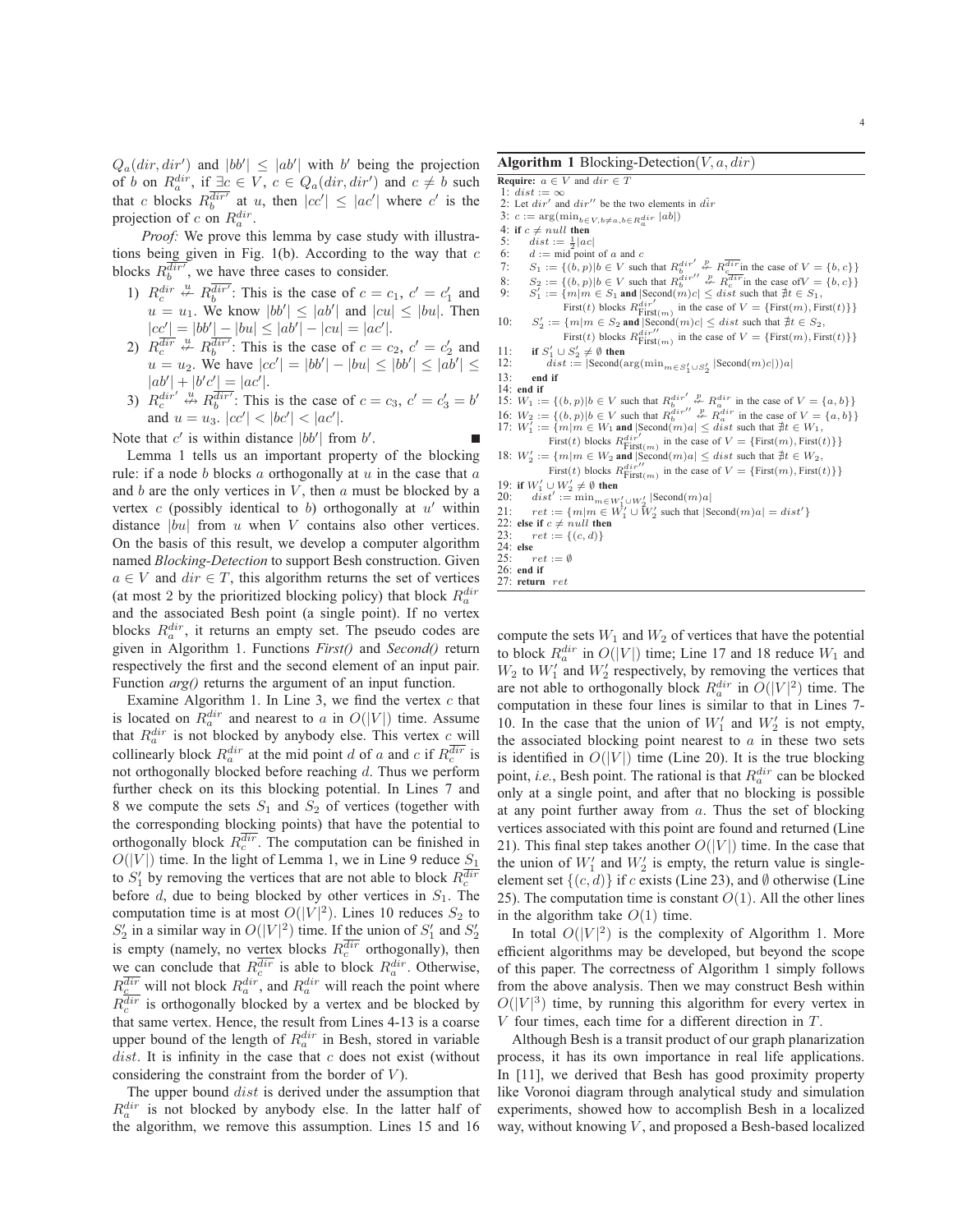distance-sensitive service discovery algorithm for wireless sensor and actor networks.

Before proceeding to the second drawing step, we would like to introduce a few important definitions and lemmas (whose proof can be found in [10]) to be used in the sequel.

*Definition 4 (Emptiness and Cleanness):* A region is *empty* if and only if there are no vertices located in it; a region is *clean* (with respect to Besh) if and only if it does not contain any Besh edge. A clean region must be empty, while the converse is obviously not necessarily true.

**Lemma 2:**  $\forall a, b \in V, a \neq b, dir \in T$  and  $dir' \in dir$ , if  $R_a^{dir}$   $\overset{u}{\leftarrow}$   $R_b^{dir'}$  then the region defined by triangle  $\Delta aub$ (including its perimeter) is empty.

**Lemma 3:**  $\forall a, b \in V$  and  $a \neq b$ , if they have a mutual blocking relation, then  $\Box ab$  is clean in  $BS(V)$ . Here  $\Box ab$  is the region defined by the rectangle (including its perimeter) parallel to the X and Y axes and with ab being diagonal line.

**Lemma 4:**  $\forall a, b \in V$  and  $R_a^{dir} \notin R_b^{dir}$  in  $BS(V)$ , if **Lemma 4:**  $\forall a, b \in V$  and  $R_a \leftrightarrow R_b$  in  $B_0(V)$ , in<br>  $R_b^{\overline{dir}} \leftrightarrow R_a^{\overline{dir}}$  is not present in  $BS(V)$  (namely, there is no mutual blocking between  $a$  and  $b$ ), then

- 1) for the Besh cell  $BC_w(\overline{dir}, \overline{dir'})$  cornered at w in  $Q_w(\overline{dir}, \overline{dir}')$ , there is exactly one diagonal definition point  $c$  with respect to  $w$ , and
- 2) c has a blocking relation with both  $a$  and  $b$ , and
- 3) max $(mlen(\Box ac), mlen(\Box bc)) < mlen(\Box ab)$ , where  $mlen(\cdot)$  is the length of the longest side of the box.

#### *B. The second step: 'Dual' of Besh*

Having obtained  $BS(V)$ , we start the second step. At this step, we create the 'dual' of  $BS(V)$  by adding edges between the creating points (points in  $V$ ) that have a blocking relation. Here term 'dual' is from an abused use of duality. It is of importance to remember that inter-vertex blocking relation is subject to the prioritized blocking policy. Formally, we define

*Definition* 5 (HC edge creation rule):  $\forall a, b \in V$  and  $a \neq$ b, create edge  $ab$  if and only if  $a$  and  $b$  have a blocking relation.

The dual of Besh  $BS(V)$  is composed of the given vertex set V and the added edge set. We name it *Hypocomb* (standing for *Hypotenuse-comb*) and denote it by  $HC(V)$ . The name 'Hypocomb' owns its inspiration to the fact that each edge ab due to  $a \stackrel{u}{\leftarrow} b$  is the hypotenuse of the right triangle  $\Delta aub$ . In Fig. 1(a), Hypocomb edges are drawn in thick links. By the HC edge creation rule and Algorithm 1, we can trivially build Hypocomb in  $O(|V|^3)$  time. Below we analyze the connectivity, planarity and degree bound of Hypocomb.

**Theorem 1:**  $HC(V)$  is connected.

*Proof:* For all  $a, b \in V$  and  $dir, dir' \in T$ , if  $R_b^{dir'} \nleftrightarrow$  $R_a^{dir}$  or  $R_b^{dir'} \nleftrightarrow R_a^{dir}$ , then we say  $R_b^{dir}$  is an extension of  $R_a^{dir}$ . A ray has at most 2 extensions. In Fig. 1(a),  $R_a^{south}$  is extended by both  $R_c^{south}$  and  $R_b^{south}$ , for example. Ray extension occurs from a toward dir in a cascaded fashion until a vertex, called *terminal node*, whose ray growing in direction dir is not blocked (by any other vertex) is reached. Cascaded ray extension defines a directed acyclic graph  $DAG(a, dir)$ , where nodes are the vertices involved and edges imply direct ray extension relation. Define  $DAG(a, dir, \overline{dir}) = DAG(a, dir) \cup$ 

 $DAG(a, \overline{dir})$ . It spans the space enclosed by the border of V. Because direct ray extension implies blocking relation, each edge in  $DAG(a, dir, dir)$  corresponds to an edge with the same end nodes in  $HC(V)$ . As such, this DAG is mapped to a subgraph of  $HC(V)$ , denoted by  $M_{DAG}(a, dir, dir)$ , which is connected due to the reachability from  $a$  to every other node in  $DAG(a, dir, \overline{dir})$ . For all  $a' \in V$ ,  $a' \neq a$  and  $dir' \in \hat{dir}$ ,  $DAG(a', dir', \overline{dir'})$  must have some node(s) in common with  $DAG(a, dir, \overline{dir})$ . It is due to the spanning property and perpendicularity of the two DAGs. As a consequence,  $M_{DAG}(a, dir, \overline{dir})$  and  $M_{DAG}(a', dir', \overline{dir'})$  are connected. By definition,  $HC(V) = \bigcup_{a \in V} (M_{DAG}(a, dir, dir) \cup$  $M_{DAG}(a, dir', \overline{dir'})$ ). The connectivity of  $HC(V)$  follows. **Theorem 2:**  $HC(V)$  is planar.

*Proof:* Assume for the sake of contradiction  $ab, cd \in$  $HC(V)$  and they intersect. Let u be a blocking point of a and  $b$ , and let  $v$  be a blocking point of  $c$  and  $d$ . Consider the two triangles  $\Delta aub$  and  $\Delta cvd$ . By Lemma 2, they are both empty, that is to say,  $a, b \notin \Delta cvd$  and  $c, d \notin \Delta aub$ . Then the two triangles must intersect, with their hypotenuses being across. In this case, one of the catheti of  $\Delta aub$ , say au, intersects with one of the catheti, say cv, of  $\Delta cvd$ . Let the crossover point be w. A blocking relation between  $a$  and  $c$  occurs at  $w$ . This renders either the blocking of  $a$  and  $b$  at  $u$  or that of  $c$ and d at v invalid. A contradiction is reached.

**Theorem 3:**  $\Delta(HC(V)) \leq |V| - 1$ .

*Proof:* It is obvious that  $\Delta(HC(V))$  can not be larger than  $|V| - 1$  which is the degree of the complete graph of V. We just need to show that it is possible to have  $\Delta(HC(V))$  =  $|V| - 1$ . Examine a particular vertex arrangement given in Fig. 1(c), where  $|au| = |cu|$ . Any vertex on the line segment bc will be blocked by  $a$ , and thus has an incidental edge with a in the corresponding Hypocomb. If all the other vertices in V are located on bc, vertex a will have degree exactly  $n - 1$ . This completes the proof. п

#### IV. REDUCED HYPOCOMB

In previous section we presented a novel planar graph, Hypocomb, which is extracted from a complete graph and has unbounded degree. In this section we simplify Hypocomb, reducing the number of edges, by applying a constrained edge creation rule (see Definition 6) at the second drawing step. We refer to the resultant simplified Hypocomb as *Reduced Hypocomb* and denote it by  $RHC(V)$ .

*Definition* 6 (RHC edge creation rule):  $\forall a, b \in V$  and  $a \neq$ b, create edge ab iff a and b have a *mutual* blocking relation. **Corollary 1:**  $RHC(V) \subseteq HC(V)$ .

In Fig. 1(a), only solid thick lines belong to Reduced Hypocomb. Corollary 1 is derived immediately from the RHC edge creation rule. With Algorithm 1, Reduced Hypocomb construction is straightforward and has the same complexity  $O(|V|^3)$  as Hypocomb construction. In the following we show that Reduced Hypocomb not only remains connected planar but also possesses the desired bounded-degree property.

**Theorem 4:**  $RHC(V)$  is connected.

*Proof:* Since  $RHC(V)$  is a subgraph of  $HC(V)$ , the construction of  $RHC(V)$  can be viewed an edge removal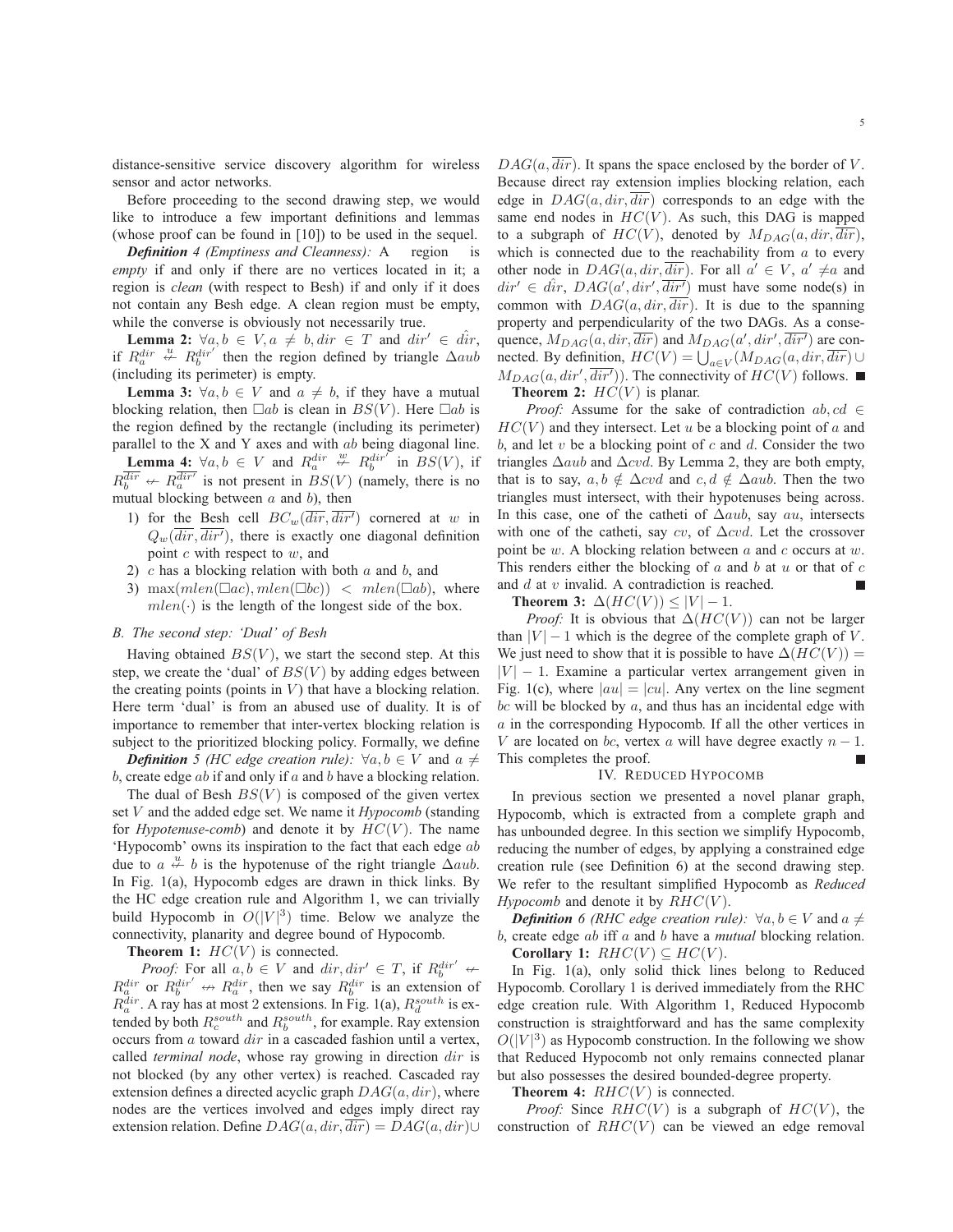process in  $HC(V)$ , where we remove non-RHC edges one by one. Consider an arbitrary non-RHC edge  $ab \in HC(V)$ . By definition, a and b have no mutual blocking relation. Without loss of generality, let the inclusion of ab in  $HC(V)$  is due to  $R_a^{dir} \stackrel{w}{\nleftrightarrow} R_b^{dir}$  with  $dir \in T$  and  $dir' \in \hat{dir}$ . By Lemma 4, we have  $ac, bc \in HC(V)$  where c is the unique diagonal definition point of the Besh cell cornered at  $w$  and located in  $Q_w(dr, dir')$  with respect to w. If we remove ab and only ab from  $HC(V)$ , a and b remain connected via c. We call such an edge removal action 'connectivity division' and call ac and bc the results of division of  $ab$  by  $c$ . Because it is possible that ac and bc are also removed, connectivity division would not preserve connectivity unless no division loop is induced.

Below we prove that no division loop occurs. Assume for the sake of contradiction that there are division loops. Take a smallest loop where each edge appears only once. We express this loop by  $u_0v_0 \stackrel{w_1}{\rightarrow} u_1v_1 \stackrel{w_2}{\rightarrow} u_2v_2 \stackrel{w_3}{\rightarrow} \cdots \stackrel{w_n}{\rightarrow} u_0v_0$ . Let  $u_n v_n = u_0 v_0$ . For  $i = 1, \dots, n$ ,  $u_{i-1} v_{i-1} \stackrel{w_i}{\rightarrow} u_i v_i$  indicates that  $u_i v_i$  is a result of the connectivity division of  $u_{i-1}v_{i-1}$  by  $w_i$ , where  $u_i \in \{u_{i-1}, v_{i-1}\}\$  and  $v_i = w_i$ . We know  $u_{i-1}$  and  $v_{i-1}$  have no mutual blocking relation and  $R_{u_{i-1}}^{dir_{i-1}} \overset{w_i}{\nleftrightarrow} R_{v_{i-1}}^{dir'_{i-1}}$ (or  $R_{v_{i-1}}^{dir_{i-1}} \stackrel{w_i}{\nleftrightarrow} R_{v_{i-1}}^{dir_{i-1}}$ ) for  $dir_{i-1} \in T$  and  $dir'_{i-1} \in dir_{i-1}$ . Recall that  $mlen(\square u_{i-1}v_{i-1})$  is the maximum side length of  $\Box u_{i-1}v_{i-1}$ . In this case, applying lemma 4 along the division loop, we have  $mlen(\Box u_0v_0) > mlen(\Box u_1v_1) > \cdots >$  $mlen(\Box u_{n-1}v_{n-1}) > mlen(\Box u_0v_0)$ , which is impossible. **Theorem 5:**  $RHC(V)$  is planar.

*Proof:* It follows from Theorem 2 and Corollary 1. **Lemma 5:**  $\forall ab, ac \in RHC(V)$ , creation of ab is due to  $R_a^{dir} \stackrel{u}{\leftrightarrow} R_b^{\overline{dir}}$  and ac is due to  $R_a^{dir'} \stackrel{w}{\leftrightarrow} R_c^{\overline{dir'}}$  with  $dir \in T$ and  $dir' \in \hat{dir}$ ,  $\nexists ad \in RHC(V)$  such that  $ad \in Q_a(dr, dir')$ .

*Proof:* Assume for the sake of contradiction that such ad exists. By definition,  $a$  and  $d$  must have a mutual blocking relation. Without loss of generality, let  $R_a^{dir} \nleftrightarrow R_d^{dir}$  and symmetrically  $R_d^{\overline{dir}} \not\leftrightarrow R_a^{\overline{dir}'}$  for some u and w. However  $R_d^{\overline{dir}} \stackrel{w}{\nleftrightarrow} R_a^{dir'}$  and  $R_a^{dir'} \stackrel{t}{\nleftrightarrow} R_c^{\overline{dir'}}$  can not hold at the same time (even if  $w = t$ , by the prioritized blocking policy). **Theorem 6:**  $\Delta(RHC(V)) < 6$ .

*Proof:*  $\forall a \in V$ , there are at most 4 clean  $\Box ab$  in  $BS(V)$ in the four quadrants of  $a$  (one in each quadrant), and at most 4 clean  $\Box ab$  (which reduces to ab) along the X and the Y axis respectively in the four directions. Hence  $a$  has at most 8 incidental edges in  $RHC(V)$ , 4 quadrant edges and 4 axis edges. By Lemma 5, two axis edges must be either separated by more than one quadrant edge or adjacent to each other. This constraint then lowers the upper bound to 6. The scenario of degree  $6$  is that  $a$  has  $4$  quadrant edges and  $2$  collinear axis edges either along the X axis or the Y axis. П

#### V. LOCAL HYPOCOMB

Till now, we have successfully bounded the degree of Hypocomb above by a small constant 6, by applying constrained edge creation rule and yet without jeopardizing its connectivity and planarity properties. Hypocomb and Reduced Hypocomb are built with complete knowledge of  $V$  and with no constraint on edge length, *i.e.*, extracted from a complete

graph of  $V$ . In this section we investigate how to build Reduced Hypocomb on UDG with limited local knowledge. UDG has the following important property (proof is in [10]).

**Lemma 6:** In UDG, if two edges intersect, then one end vertex of one edge neighbors the two end vertices of the other.

Specifically,  $\forall a \in V$ , when we draw incidental edges for it, we merely have the position information of vertices b located in the unit disk  $D_{\gamma}(a)$  of a. In this case, we propose a local edge creation rule (see Definition 7), which adds ab according to its inclusion in the Reduced Hypocomb graph of the *closed common neighbor set* of a and b. And obviously, the creation decision on edge  $ab$  is symmetric for  $a$  and  $b$ .

*Definition 7 (LHC edge creation rule):*  $\forall a \in V, b \in$  $V_{NBR}(a)$  and  $a \neq b$ , create edge ab if and only if  $ab \in$  $RHC(V_{NBR}(a, b)).$ 

This local edge creation rule is dependent on 1-hop neighbors position information only. It gives the graph construction process strictly localized feature. The resultant Hypocomb variant is therefore called *Local Hypocomb*, and denoted by  $LHC(V)$ . We know  $|V_{NBR}(a, b)| \leq d(a) + 1$ , where  $d(a)$  is the degree of  $a$  in UDG. Using Algorithm 1 each node  $a$  is able to build  $RHC(V_{NBR}(a, b))$  for each neighbor b in  $O(d(a)^3)$ time, and the total cost (per node) of determining LHC edges is therefore  $O(d(a)^4)$ . Because  $d(a) \leq \Delta(UDG(V))$ , an upper bound of the computation cost on each node for Local Hypocomb construction is  $O(\Delta (UDG(V))^4)$ . Below we show that Local Hypocomb surprisingly remains connected planar and has degree bounded above by 8 (just slightly larger than the degree bound 6 of Reduced Hypocomb).

**Theorem 7:**  $LHC(V)$  is connected.

*Proof:* We view  $LHC(V)$  construction as an edge removal process in  $UDG(V)$ . For every  $ab \in UDG(V)$  and  $ab \notin LHC(V)$  (*i.e.*, a removed edge), by definition we have  $ab \notin RHC(V_{NBR}(a, b))$ . This implies either  $ab \notin$  $HC(V_{NBR}(a, b))$  or,  $ab \in HC(V_{NBR}(a, b))$  and there exists a unique  $c \in V_{NBR}(a, b)$  such that it divides ab into  $ac, bc \in HC(V_{NBR}(a, b))$  (Lemma 4). In the former case, the removal of  $ab$  does not affect the connectivity between  $a$ of b since we know  $HC(V_{NBR}(a, b))$  is connected (Theorem 1). In the later case,  $a$  and  $b$  remain connected (through  $c$ ) from the local view of  $a$  and  $b$  after removing  $ab$ . To prove the connectivity of  $LHC(V)$ , it is sufficient to prove that local connectivity division (edge removal) actions do not generate division loop in a global sense. The loop-free property can be proved similarly as in Theorem 4. The key is to explore the stability of  $mlen(\Box ab)$  (*i.e.*, it is the same in any vertex's local view) and the monotonically decreasing nature of  $mlen(\Box ac)$ and  $mlen(\Box bc)$  relative to  $mlen(\Box ab)$ .

**Lemma 7:** Any two crossover edges  $ab, cd \in UDG(V)$  do not belong to  $LHC(V)$  at the same time if  $ac, ad \in UDG(V)$ and one of bc and bd appears in  $UDG(V)$ .

*Proof:* Assume for the sake of contradiction  $ab, cd \in$  $LHC(V)$ . Without loss of generality, let  $bc \in UDG(V)$ . By definition 7,  $ab \in RHC(V_{NBR}(a, b))$ . From Lemma 3,  $\Box ab$  is clean in  $BS(V_{NBR}(a, b))$  and thus  $c \notin \Box ab$ ; likewise,  $\Box cd$  is clean in  $BS(V_{NBR}(c, d))$  and  $a \notin \Box cd$ . Under these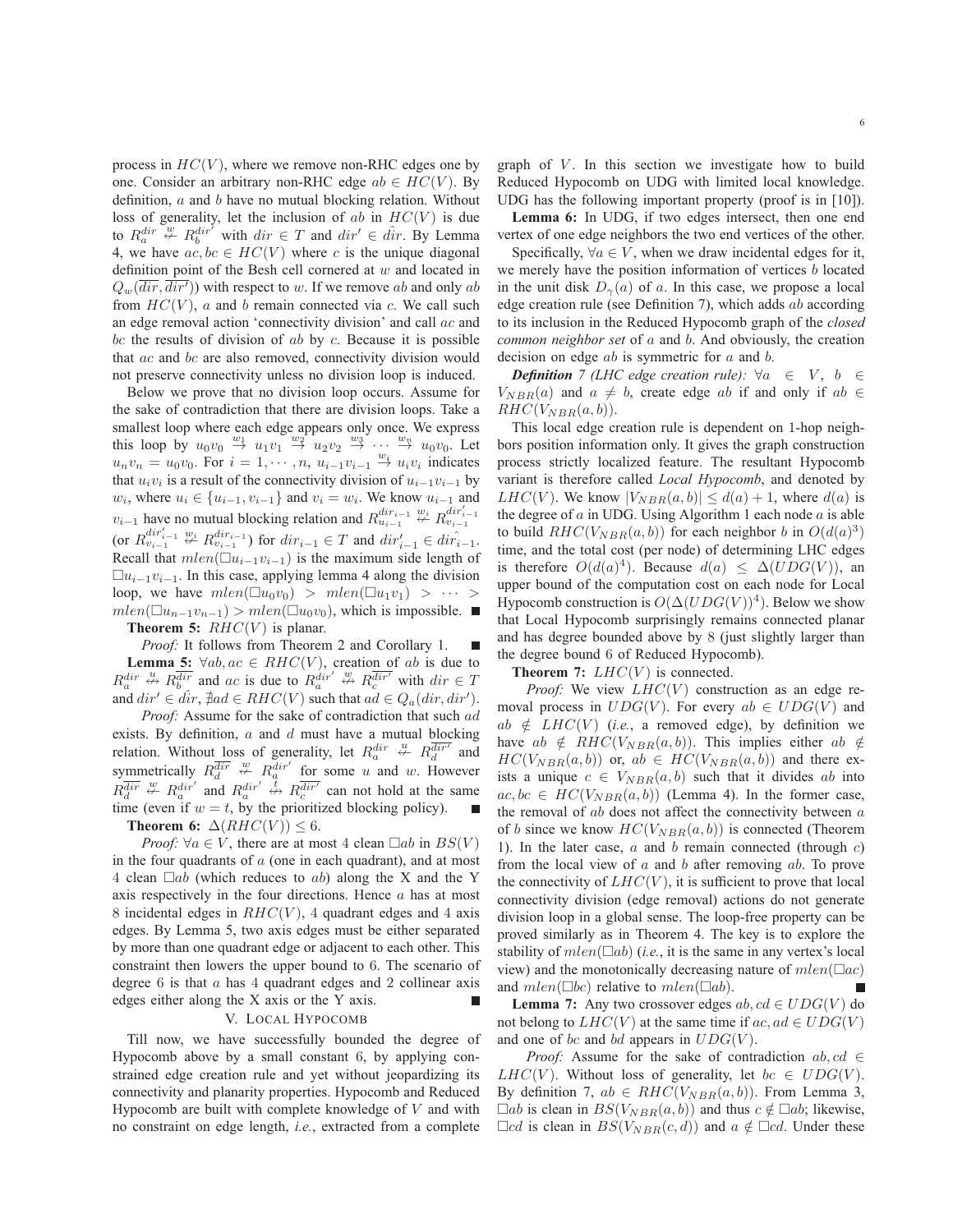

constraints, by varying the relative position of b and d to  $\Box cd$ and  $\Box ab$  we obtain the following cases: (1)  $b \in \Box cd$  and  $d \notin \Box ab$ ; (2)  $d \in \Box ab$  and  $b \notin \Box cd$ ; (3)  $b \notin \Box cd$  and  $d \notin \Box ab$ . Obviously,  $b \in \Box cd$  and  $d \in \Box ab$  can not hold at the same time; thus this case is not in our consideration. In case (1),  $|bd| \leq |cd|$  because ∠cbd is not acute in triangle  $\Delta c b d$ . In case (2),  $|bd| \le |ab|$  because ∠adb is not acute in  $\triangle$ adb. In these two cases,  $d \in V_{NBR}(a, b)$  and  $b \in V_{NBR}(c, d)$ , and obviously ab and cd do not appear in  $LHC(V)$  at the same time, contradicting our assumption. Case (3) has two sub-cases. Below we derive a contradiction from both of them.

Case 3.1 (Fig.  $2(a)$ ): We first put ourselves under the condition: a *would block* d *at* u *if* V *contained only* a, d. We have  $|au| \le |du|$  by the blocking rule. Because  $a \in V_{NBR}(c, d)$  and  $cd \in RHC(V_{NBR}(c, d)), R_a^{dir}$  must be blocked by a vertex  $e_0$  in  $BS(V_{NBR}(c, d))$  before reaching segment dp. If  $e_0$  has a projection  $e'_0$  on  $dp$ , then by Lemma 1 we have  $|e_0e'_0| \leq |de'_0|$ and are facing the same situation as with  $a$ , and therefore the same argument can be made for  $e_0$ . By these means, we are presented a blocking chain in  $BS(V_{NBR}(c, d))$  that ends at a vertex  $e_n$  ( $n \ge 0$ ) that has no projection on dp. Let  $e_i''$  be the projection of  $e_i$  on  $R_a^{dir}$ . By the blocking rule and Lemma 1, we easily have  $|e_i e_i''| \le |ae_i''| < |au| < |du|$  for  $i = 0, \ldots, n$ . Since  $|du| > |au|$ ,  $e_n$  can not be around vertex d but point p. For ease of presentation, let  $e = e_n$  and  $e'' = e''_n$ , as shown in the figure. Notice  $|cr| = |pu| \le |ee''| \le |ae''| < |au| < |ar|$ . This implies that  $c$  is in the same situation with respect to  $a$ as a with respect to d. By the same argument, we conclude that there exits such a vertex f around w for c (like  $e$  for  $a$ ).

By simple geometry, the four vertices  $a, b, c$  and  $d$  are all neighboring e if  $|su| \leq |sv|$ , and f otherwise. Without loss of generality, we consider  $|su| \leq |sv|$  since the other case is symmetric. In  $BS(V_{NBR}(a, b))$ ,  $R_e^{\overline{dir'}}$  must be blocked by a vertex  $g_0$  at a point x on segment  $ee''$ . According to the blocking rule,  $q_0$  must be located in a square area (shaded in the figure) with  $e$  as corner and with the diagonal line defined by two other corners lying on segment  $aw$ . Trivially, all points in the square are common neighbor of  $a, b, c$  and  $d$ . Since in  $BS(V_{NBR}(c, d)), g_0$  does not block  $R_e^{dir}$ , there must be a vertex  $g_1$  that blocks  $g_0$  at a point y on segment  $g_0x$ . This vertex  $g_1$  is again located in the square area and thus neighboring  $a, b, c$  and  $d$ . The argument can be made iteratively, alternate between  $BS(V_{NBR}(a, b)$  and  $BS(V_{NBR}(c, d))$ , giving us a set of vertices  $g_0, \ldots, g_m$  all located in the square area and neighboring  $a, b, c$  and  $d$ . Hence the blocking relations among

them appear in both  $BS(V_{NBR}(a, b)$  and  $BS(V_{NBR}(c, d))$ , and ab and cd can not appear in  $LHC(V)$  at the same time, contradicting our assumption.

We now consider the opposite condition: d *would block* a *if* a and *b* were the only vertices in V. We have  $|au| \ge |du|$  $(\geq |ds|)$  and  $|bd| < |ds| + |bs| \leq |au| + |bs| = |bt| \leq |ab|$ , *i.e.*,  $d \in V_{NBR}(a, b)$ . Then the only situation worth investigation includes the combination of the following conditions: b would block d at s if V contained only b, d  $(|ds| > |bs| > |bv|)$ , c would block b at v if V contained only b,  $c$  ( $|bv| > |cv| > |cr|$ ), and a would block c at r if V contained only  $a, c$  ( $|cr| >$  $|ar| > |au|$ ). It is because any other situation is equivalent to the previous one after vertex renaming and therefore leads to a similar contradiction. Under this circumstance, we have  $|au| = |ds| = |bv| = |cr| = |au|$  and  $|su| = |sv| = 0$ . Then either  $a$  and  $b$  or,  $c$  and  $d$ , do not have blocking relation according to the prioritized blocking policy, a contradiction.

Case 3.2 (Fig. 2(b)): As in case (3.1), we first investigate under the condition that a *would block* d *at* u *if* V *contained only* a, d. Then with respect to a, we may conclude a similar set of vertices  $e_0, \ldots, e_n \in V_{NBR}(c, d)$  in order to enable  $cd \in RHC(V_{NBR}(c, d))$ . Among them,  $e_n$  is around p. Let  $e$  be the one closest to segment bt and on the same side as  $p$ and  $e''$  the projection of e on  $R_a^{dir}$ . In right triangle  $\Delta ee''a$ ,  $|ae|^2 = |ae''|^2 + |ee''|^2 < |au|^2 + |du|^2 = |ad|^2$ . Let j be the intersection point of  $ae$  and  $bt$  and  $k$  the intersection point of ee″ and bt. Trivially,  $|ek| \leq |kj|$ . In right triangle  $\Delta ekb$ ,  $|be|^2 = |ek|^2 + |kb|^2 \le |kj|^2 + |kb|^2 \le (|tj| + |kj| + |kb|)^2 +$  $|at|^2 = |ab|^2$ . Hence  $e \in VNBR(a, b)$ . By the same technique we may derive a similar contradiction as in case (3.1).

Likewise, we can derive a contradiction under the condition that c *would block* b *at* v *if* V *contained only* b, c. We only remain to consider the combination of the opposites of the two conditions, where  $|au| \ge |du|$  and  $|cv| \ge |bv|$ . Observe  $|bt| = |au| + |sv| + |bv|, |dp| = |cv| + |at| + |du|, |ds| =$  $|at| + |du|$  and  $|cp| = |sv|$ . Let  $\delta_1 = |bd|^2 - |ab|^2$  and  $\delta_2 =$  $|bd|^2 - |cd|^2$ . In right triangle  $\Delta cpd$ ,  $|cd|^2 = |dp|^2 + |cp|^2 =$  $(|cv| + |at| + |du|)^2 + |sv|^2$ . In right triangle  $\Delta bsd$ ,  $|bd|^2 =$  $|bs|^2 + |ds|^2 = (|bv| + |sv|)^2 + (|at| + |du|)^2$ . In right triangle  $\Delta a t$ ,  $|ab|^2 = |at|^2 + |bt|^2 = |at|^2 + (|au| + |sv| + |bv|)^2$ . Then  $\delta_1 = |du|^2 - |au|^2 + 2|du||at| - 2|au|(|sv| + |bv|)$  and  $\delta_2 =$  $|bv|^2 - |cv|^2 + 2|bv||sv| - 2|cv|(|at|+|du|)$ . Recall  $|du| \le |au|$ and  $|bv| \leq |cv|$ . If  $|at| \leq |sv| + |bv|$ , then  $\delta_1 \leq 0$  (*i.e.*,  $|bd| \leq$ |ab|); otherwise,  $|sv| < |at| - |bv| < |at| + |du|$  and thus  $\delta_2 \leq 0$  $(i.e., |bd| \leq |cd|)$ . This implies  $bd \in UDG(V)$ . Thus current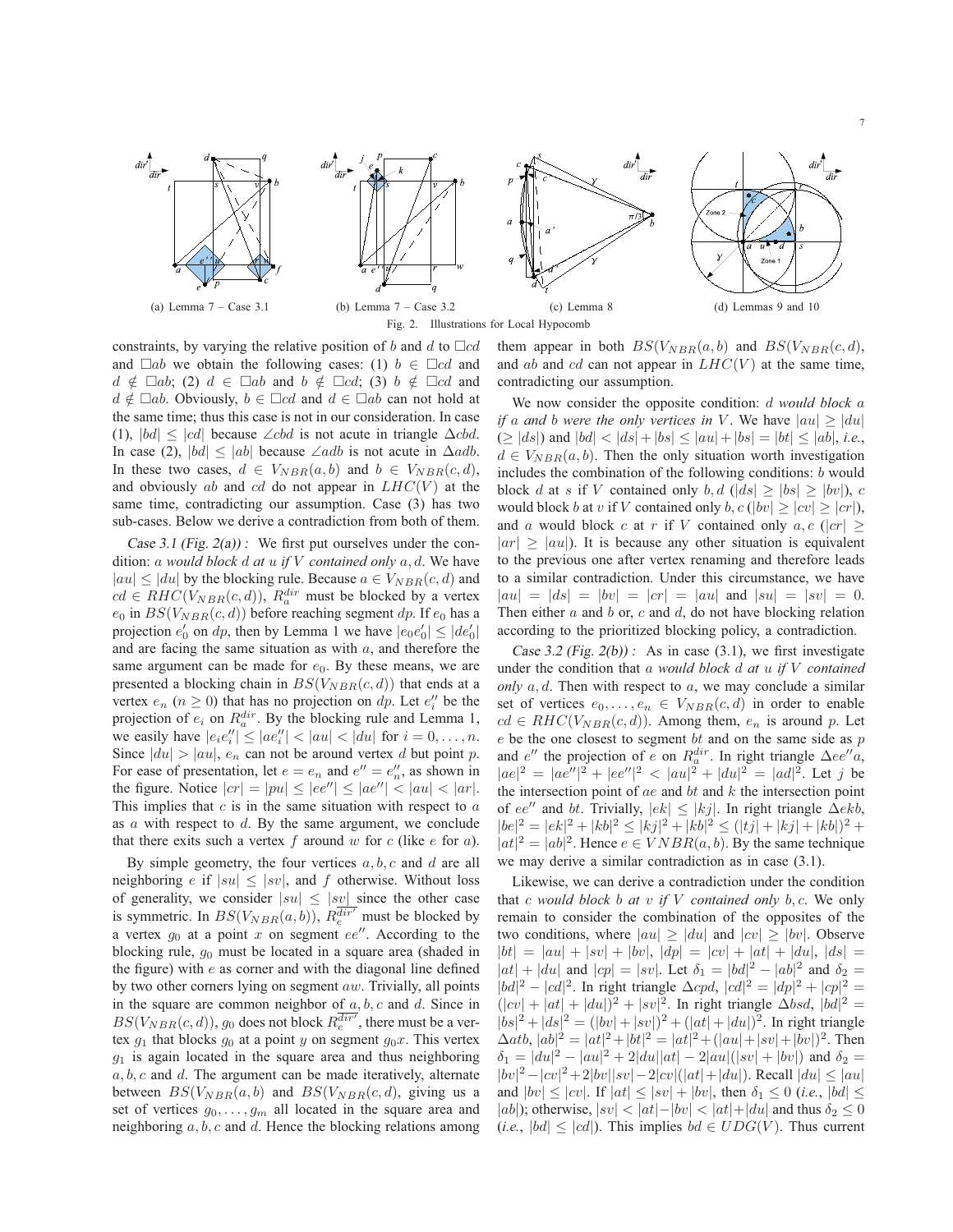situation is equivalent to the first situation examined (after switching the name of  $a$  and  $d$  and other vertex remaining), and we may derive a contradiction similarly.

**Lemma 8:** Any two crossover edges  $ab, cd \in UDG(V)$  do not belong to  $LHC(V)$  at the same time if  $ac, ad \in UDG(V)$ and bc, bd  $\notin UDG(V)$ .

*Proof:* Clearly, cd must intersect the unit circle  $C_{\gamma}(b)$  of b as, otherwise,  $ab \notin UDG(V)$ . Let c' and d' be intersection points of cd and  $C_{\gamma}(b)$ .  $|cd| > |c'd'|$ . Then c' and d' must be on arc st of  $\pi/3$  of  $C_{\gamma}(b)$ , with chord st parallel to cd, as shown in Fig. 2(c). It is because, otherwise,  $|cd| > \gamma$  (given cd intersects ab) can not belong to  $UDG(V)$ . In this case and being with the constraint  $ab \in UDG(V)$ , a must be located in the arc segment area defined by  $c'$  and  $d'$ . And, it must be located outside  $\Box cd$  so that  $cd \in RHC(V_{NBR}(c, d))$ . This additional restriction limits the location of  $a$  to be within the arc segment defined by the intersection points  $p$  and  $q$  of  $\Box$ cd and arc c'd'. In Fig. 2(c),  $\Box$ cd is shown by a dotted rectangle. The tangent of  $C_{\gamma}(b)$  at s has a  $\pi/6$  angle with st. The angle of the tangent at  $p$  therefore has an angle less than  $\pi/6$  with pq. We have  $\angle acq < \angle apq < \pi/6 < \pi/4$ . Recall  $a \in V_{NBR}(c, d)$ . In right triangle  $\Delta ca' a$ , where a' is the projection of a on cq,  $|aa'| < |ca'|$ . This implies  $R_a^{dir} \stackrel{a'}{\nleftrightarrow} R_c^{dir'}$ .<br>if no other vertex blocks  $R_a^{dir}$  before it reaches  $R_c^{dir'}$ . It is possible some vertex  $m \in V_{NBR}(c, d)$  blocks a such that this blocking relation does not exist. However, in this case,  $m$  will block  $R_c^{\overline{dir'}}$  if no other vertex blocks m by Lemma 1. The same argument can be made iteratively. Since we have a finite number of vertices in  $V_{NBR}(c, d)$ , finally a vertex will block  $R<sub>c</sub><sup>dir</sup>$ . And obviously this vertex must be located in either of the two squares with  $aa'$  as common edge. These two squares are between p and q due to the fact that  $\angle apq \lt \pi/4$  and  $\angle pqa < \pi/4$ . Thus the mutual blocking relation of c and d is broken. This finally contradicts  $cd \in RHC(V_{NBR}(c, d))$ . ■

#### **Theorem 8:**  $LHC(V)$  is planar.

*Proof:* Any edge in  $LHC(V)$  is also in  $UDG(V)$ . For any pair of crossover edges ab and cd in  $UDG(V)$ , without loss of generality, let  $ac, ad \in UDG(V)$  by Lemma 6. Then regardless the containment relations of bc and bd in  $UDG(V)$ , ab and cd do not appear in  $LHC(V)$  at the same time according to Lemma 7 and 8. Thus the theorem holds.

**Lemma 9:**  $\forall \text{dir} \in T, \text{dir}' \in \text{dir}, \text{ab}, \text{ac} \in LHC(V),$  $ab, ac \in Q_a(dr, dir')$  and  $ab \neq ac$ ,  $\frac{a}{a}ad \in LHC(V)$  and  $ad \neq ab, ac$  such that  $ad \in Q_a(dr, dir').$ 

*Proof:* We first derive  $|bc| > \gamma$ , where  $\gamma$  is unit distance. It is because, otherwise,  $b$  and  $c$  would be in each other's closed common neighborhood with a, and in this case, by Lemma 5 at most one of ab and ac would belong to  $LHC(V)$ . Then c must be located in the differential area of  $D_{\gamma}(a)$  and the  $D_{\gamma}(b)$ in  $Q(dr, dir')$ . Let s and t respectively be the intersection point of  $R_a^{dir'}$  and  $R_a^{dir'}$  with  $C_\gamma(a)$ , as shown in Fig. 2(d). For such a residence area of  $c$  to exist,  $b$  must be in one of the shaded areas, which are defined by  $C_{\gamma}(s)$  and  $C_{\gamma}(t)$ . Symmetrically, c must be in the other shaded area. For the sake of contradiction, assume  $∃ad ∈ LHC(V)$ ,  $ad ≠ ab$ , ac,



and  $ad \in Q_a(dr, dir')$ . Then  $b \notin D_{\gamma}(d)$  and  $c \notin D_{\gamma}(d)$ . That is, vertex  $d$  must be located in the intersection area of the two shaded areas, which however does not exist.

**Lemma 10:**  $\forall ad \in LHC(V)$ , if the creation of ad is due to  $R_a^{dir} \stackrel{u}{\leftrightarrow} R_{d}^{\overline{dir}}$  with  $dir \in T$ , then  $\neq ab, ac \in LHC(V)$  and  $ab \neq ac$  such that  $\exists dir' \in \hat{dir}$ ,  $ab, ac \in Q_a(dr, dir')$ .

*Proof:* Assume for the sake of contradiction that such ab and ac exist. Observe Fig. 2(d), which depicts  $Q_a(dr, dir')$  in a generic way. Vertices  $b$  and  $c$  must be located separately in the two shaded areas, as we analyzed in the proof of Lemma 9. Without loss of generality, let b be in zone 1 and  $c$  in zone 2. Obviously,  $\angle uab < \pi/4$ . To ensure the blocking relation  $R_a^{dir} \stackrel{u}{\leftrightarrow} R_d^{\overline{dir}}$ , we must have  $R_a^{dir} \stackrel{u'}{\leftrightarrow} R_b^{\overline{dir}'}$  with  $u' \in au$ (not shown in the figure). This implies  $|bu'| \ge |au'|$  and thus  $\angle uab$  >  $\pi/4$ . A contradiction is reached.

**Theorem 9:**  $\Delta(LHC(V)) \leq 8$ 

*Proof:* It follows immediately from Lemmas 9 and 10. Lemma 9 indicates that in LHC each node has at most 2 edges in each quadrant; Lemma 10 indicates that in LHC, if a node has an axis edge, then it has at most 1 edge in each of the 2 quadrants adjacent to that edge. Thus the scenario of degree 8 is that a vertex has 2 edges in each quadrant or that it has 4 axis edges and 4 quadrant edges, one in each quadrant.

#### VI. NUMERICAL RESULTS

We now study the average degree of Hypocomb family graphs and their impact on FACE routing [2], in comparison with Del and GG, through extensive simulation. We run simulation experiments using a custom C simulator to build these graphs over the same random node (*i.e.*, vertices) distribution. To do so, we compute a virtual  $l \times l$  grid and place n nodes at  $n$  randomly selected unique grid points. For GG and LHC computation, a UDG is generated with a properly selected unit distance to ensure connectivity. An example construction of these graphs when  $n = 20$  and  $l = 10$  can be found in Fig. 3. We run FACE over each graph for a randomly picked pair of source and destination. Indeed, FACE has to be run on a planar graph only, and it was supported by GG in [2]. Below we report our numerical results, which are obtained from 1000 simulation runs with  $l = 20$  and n varying from 20 to 300.